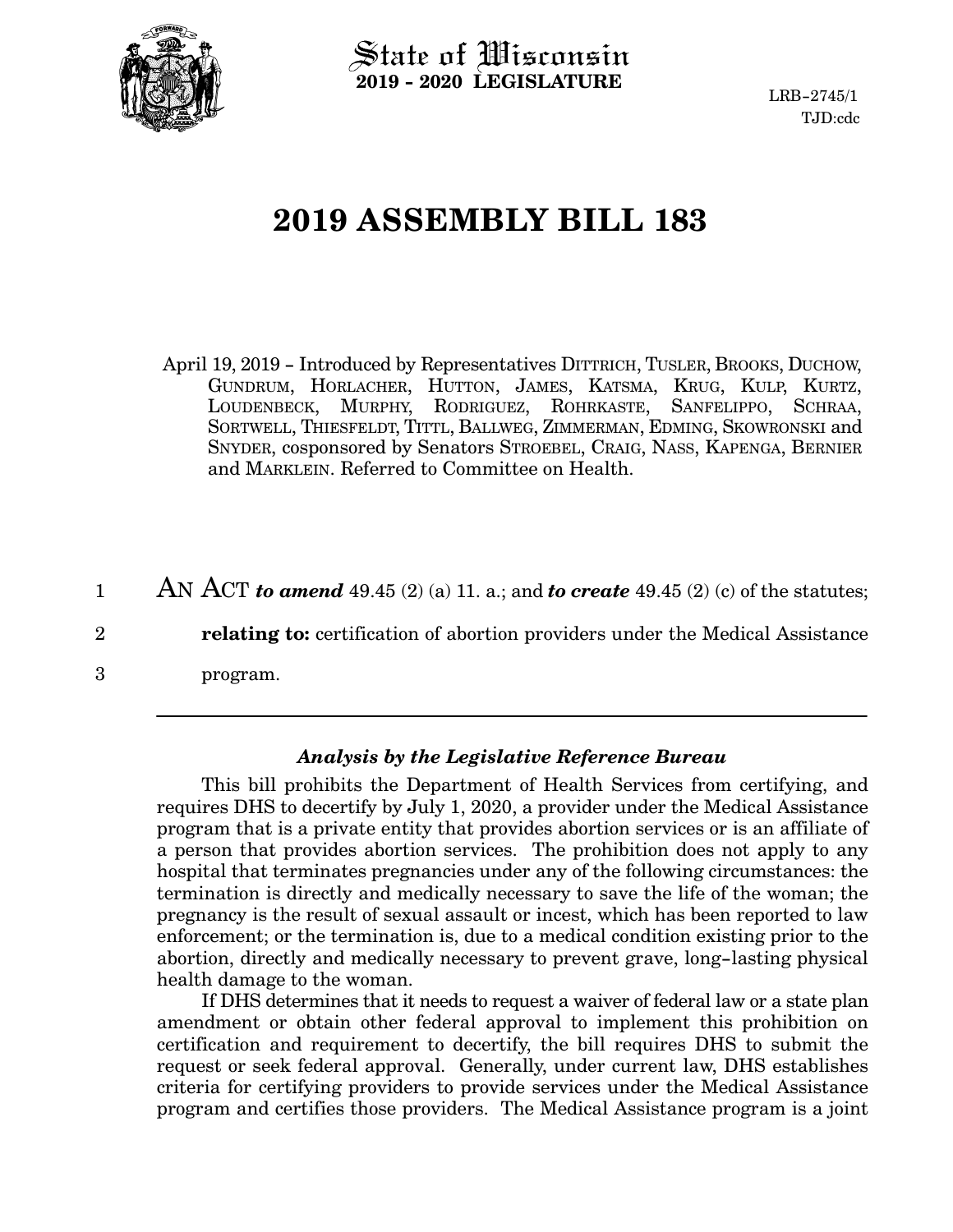### **ASSEMBLY BILL 183**

federal and state program administered by DHS that provides health services to individuals who have limited financial resources.

#### *The people of the state of Wisconsin, represented in senate and assembly, do enact as follows:*

| $\mathbf{1}$     | <b>SECTION 1.</b> 49.45 (2) (a) 11. a. of the statutes is amended to read:          |
|------------------|-------------------------------------------------------------------------------------|
| $\overline{2}$   | $49.45$ (2) (a) 11. a. Establish criteria for certification of providers of medical |
| $\boldsymbol{3}$ | assistance and, except as provided in par. pars. (b) 6m. and (c) and s. 49.48, and  |
| $\overline{4}$   | subject to par. (b) 7. and 8., certify providers who meet the criteria.             |
| $\bf 5$          | <b>SECTION 2.</b> 49.45 (2) (c) of the statutes is created to read:                 |
| $6\phantom{1}6$  | $49.45$ (2) (c) 1. In this paragraph:                                               |
| 7                | a. "Abortion" has the meaning given in s. $253.10(2)(a)$ .                          |
| 8                | b. "Hospital" has the meaning given in s. $50.33(2)$ .                              |
| $\boldsymbol{9}$ | 2. The department may not certify as a provider under the Medical Assistance        |
| 10               | program any private entity that provides abortion services or is an affiliate of an |
| 11               | entity that provides abortion services.                                             |
| 12               | 3. Subdivision 2. does not apply to any hospital that terminates pregnancies        |
| 13               | under a circumstance described in s. 20.927 (2).                                    |
| 14               | <b>SECTION 3. Nonstatutory provisions.</b>                                          |
| 15               | (1) CERTIFICATION OF ABORTION PROVIDERS UNDER MEDICAL ASSISTANCE.                   |
| 16               | (a) In this subsection:                                                             |
| 17               | 1. "Abortion" has the meaning given in s. $253.10(2)(a)$ .                          |
| 18               | 2. "Hospital" has the meaning given in s. $50.33(2)$ .                              |
| 19               | (b)                                                                                 |